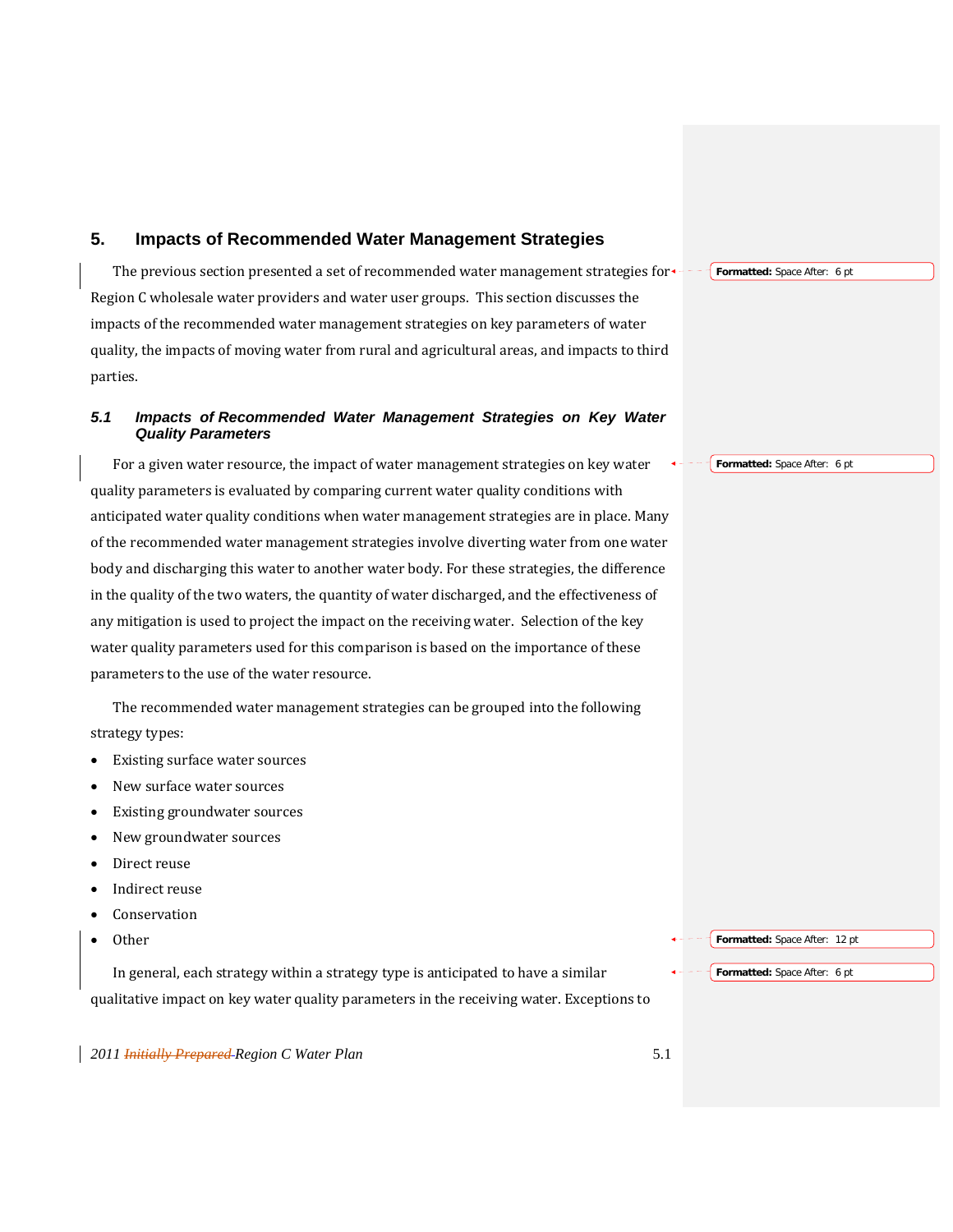this generalization are addressed where appropriate. The strategy type defined as "other" includes strategies that do not involve discharge of one source to another and, therefore, have no impact on water quality in the receiving water. Examples of strategies in this category include increased pipeline capacity to a particular water user group or connection of a water user group to a wholesale provider.

The following sections define the parameters selected as key water quality parameters and present the evaluation of impacts of recommended water management strategies on these key parameters.

### Selection of Key Water Quality Parameters

Selection of key water quality parameters involved a two-stage approach. First, a list of  $\star$ --- Formatted: Space After: 6 pt candidate water quality parameters was compiled from several sources. Then, key water quality parameters were selected from the list of potential parameters based on the general guidelines described below.

Candidate water quality parameters were identified using the following sources:

- Parameters regulated by the Texas Commission on Environmental Quality (TCEQ) in the Texas Surface Water Quality Standards (TSWQS) (1)
- Parameters considered for the TCEQ Water Quality Inventory in evaluation of whether water body uses are supported, not supported, or have water quality concerns. The designated water body uses included in the Water Quality Inventory are:
	- o Aquatic life use
	- o Contact recreation use
	- o General use
	- o Fish consumption use
	- o Public water supply use
- Parameters that may impact suitability of water for irrigation
- Parameters that may impact treatability of water for municipal or industrial supply.

The first two categories above represent environmental water quality parameters, and  $\leftarrow$ 

the last two categories represent water quality as related to water uses.

To develop a manageable and meaningful list of key water quality parameters, the following general guidelines were established for parameter selection:

*2011 Initially Prepared Region C Water Plan* 5.2

#### **Formatted:** Space After: 12 pt

**Formatted:** Space After: 12 pt, Tab stops: Not at 0.5"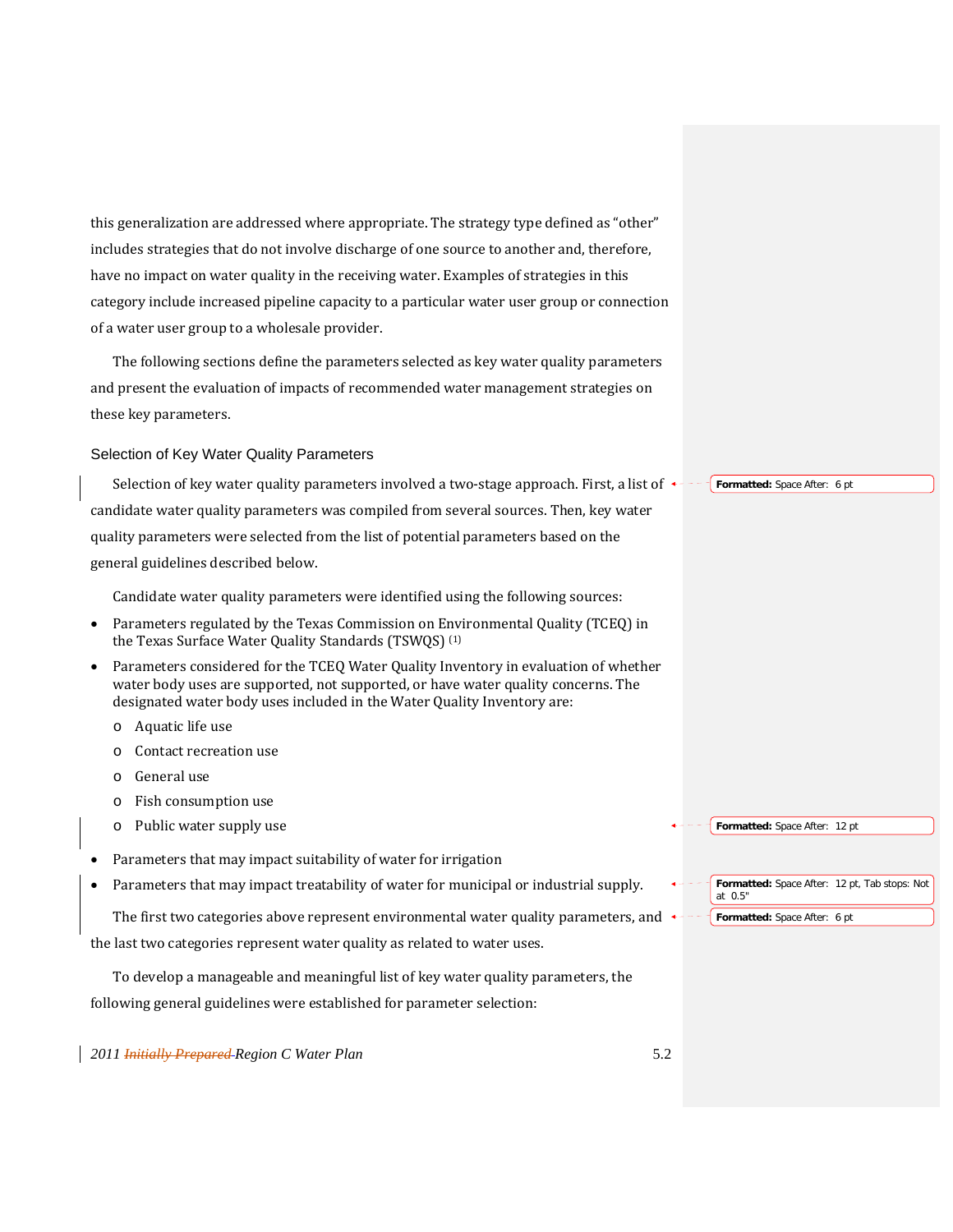- Selected parameters should be representative of water quality conditions that may be impacted on a regional scale and that are likely to be impacted by multiple water management strategies within the region. Water quality issues associated with localized conditions (such as elevated levels of a toxic material within one water body) will be addressed as necessary within the environmental impact evaluations of the individual water management strategies for each water user group.
- Sufficient data must be available for a parameter in order to include it as a key water quality parameter. If meaningful statistical summaries cannot be carried out on the parameter, it should not be designated as a key water quality parameter.

For the *2011 Region C Water Plan*, the Region C RWPG has selected the same key water quality parameters for consideration as were used in the 2006 Plan. Since the *2006 Region C Water Plan* (2) was developed, the TSWQS have not been modified and parameters that may impact the treatability or suitability of water for agricultural, municipal or industrial supply have not changed. Due to unchanged guidance, the first stage of the process that lists candidate parameters for the *2011 Region C Water Plan* yielded the same results as the *2006 Region C Water Plan* (2). In addition, baseline water quality conditions have not changed substantially since the last round of planning and key water quality parameters were retained.

Revisions to the TSWQS (1) are expected to be implemented after the *2011 Region C Water Plan* has been adopted. New guidance and rules will be considered in the next round of planning when selecting key water quality parameters. A detailed discussion of the selection of key water quality parameters and definition of baseline conditions for these parameters are included in Appendix M. Table 5.1 summarizes the key water quality parameters selected by the Region C Water Planning Group.

| Table 5.1                             |
|---------------------------------------|
| Region C Key Water Quality Parameters |

| <b>Surface Water</b>         | Groundwater                         |
|------------------------------|-------------------------------------|
| Ammonia Nitrogen             | <b>Total Dissolved Solids (TDS)</b> |
| Nitrate Nitrogen             |                                     |
| <b>Total Phosphorus</b>      |                                     |
| Chlorophyll-a                |                                     |
| Total Dissolved Solids (TDS) |                                     |

**Formatted:** Space After: 12 pt, Tab stops: Not at 0.5"

**Formatted:** Space After: 6 pt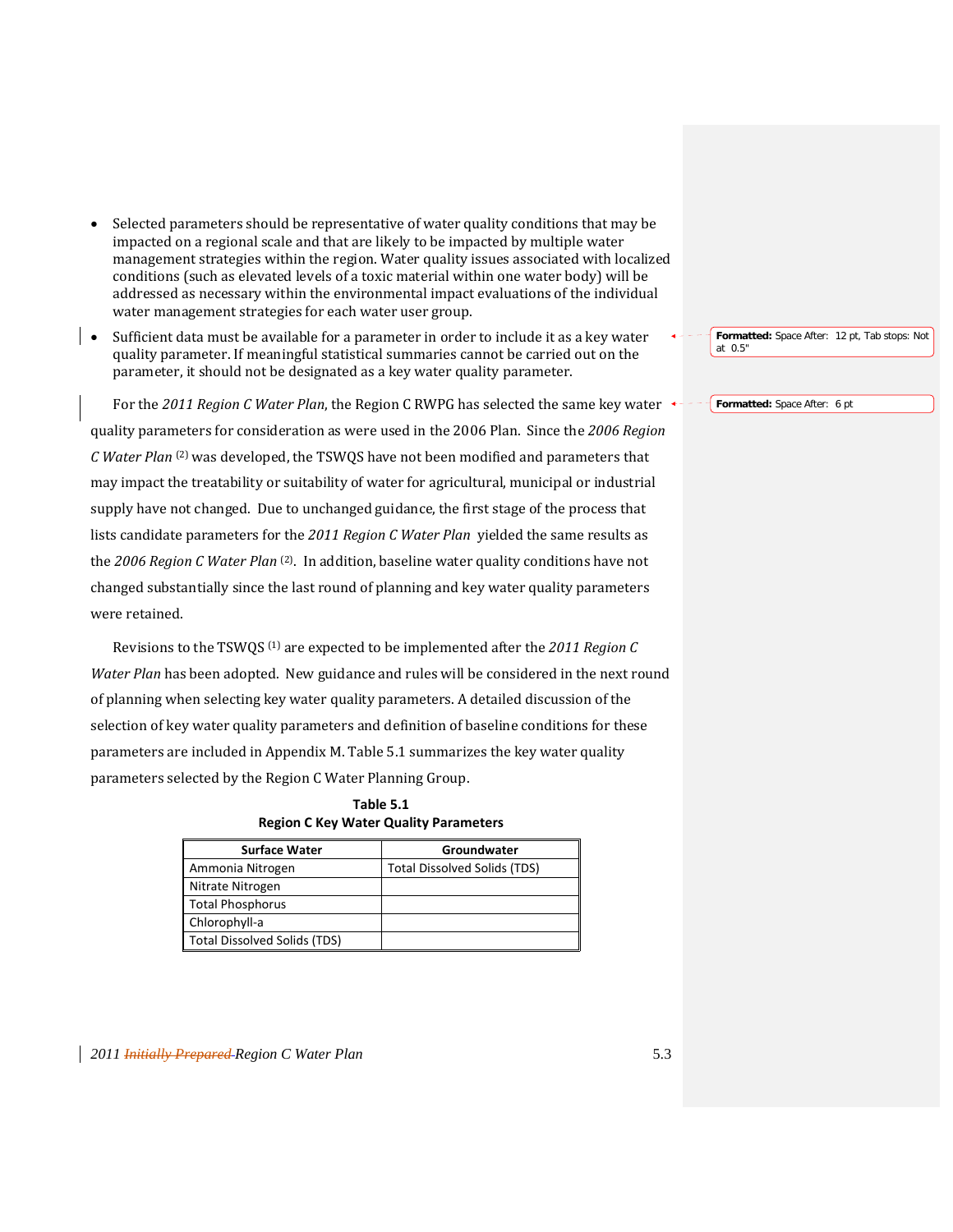# Evaluation of Water Quality Impacts

Impacts of recommended water management strategies on key water quality parameters were assessed by comparing the water quality of the source water for a given strategy with that of the receiving water. This comparison included an evaluation of historical median concentrations of key parameters, together with consideration of data quality, relative quantities of water, and planned mitigation measures (e.g., treatment, blending, or other operational strategies that serve to mitigate water quality impacts). Each recommended strategy was assigned one of the following five anticipated impact ratings: low, medium low, medium, medium high, and high. No recommended or alternative water management strategy is anticipated to have more than a "medium" impact on key water quality parameters. A "medium" impact is considered to be an impact that results in some changes in water quality, but does not result in impairment of the designated uses of the water body.

The following sections present a discussion of the anticipated water quality impacts for each strategy type. Table 5.2 summarizes the range of anticipated water quality impacts within these strategy types.

| <b>Strategy Type</b>                            | <b>Range of Anticipated</b><br><b>Impacts on Key Water</b><br><b>Quality Parameters</b> | <b>Comments</b>                                                                                               |
|-------------------------------------------------|-----------------------------------------------------------------------------------------|---------------------------------------------------------------------------------------------------------------|
| <b>Existing Surface</b><br><b>Water Sources</b> | Low to Medium                                                                           | Lake Texoma strategies assumed to include<br>mitigation for TDS.                                              |
| <b>Existing Groundwater</b><br>Sources          | Low to Medium-Low                                                                       |                                                                                                               |
| New Surface<br><b>Water Sources</b>             | Low to Medium                                                                           | Water quality in new sources difficult to predict.                                                            |
| New Groundwater<br>Sources                      | Medium                                                                                  |                                                                                                               |
| Direct Reuse                                    | Low/Positive                                                                            | Potential positive impact resulting from reduced<br>nutrient and TDS loadings to surface waters.              |
| <b>Indirect Reuse</b>                           | Medium                                                                                  | Assumes mitigation to control impacts on nutrients<br>and TDS, if necessary.                                  |
| Conservation                                    | Low                                                                                     |                                                                                                               |
| Other                                           | Low                                                                                     | Includes strategies not involving blending of 2 water<br>sources (e.g. direct pipeline to a treatment plant). |

**Table 5.2 Range of Anticipated Impacts on Key Water Quality Parameters by Strategy Type**

*2011 Initially Prepared Region C Water Plan* 5.4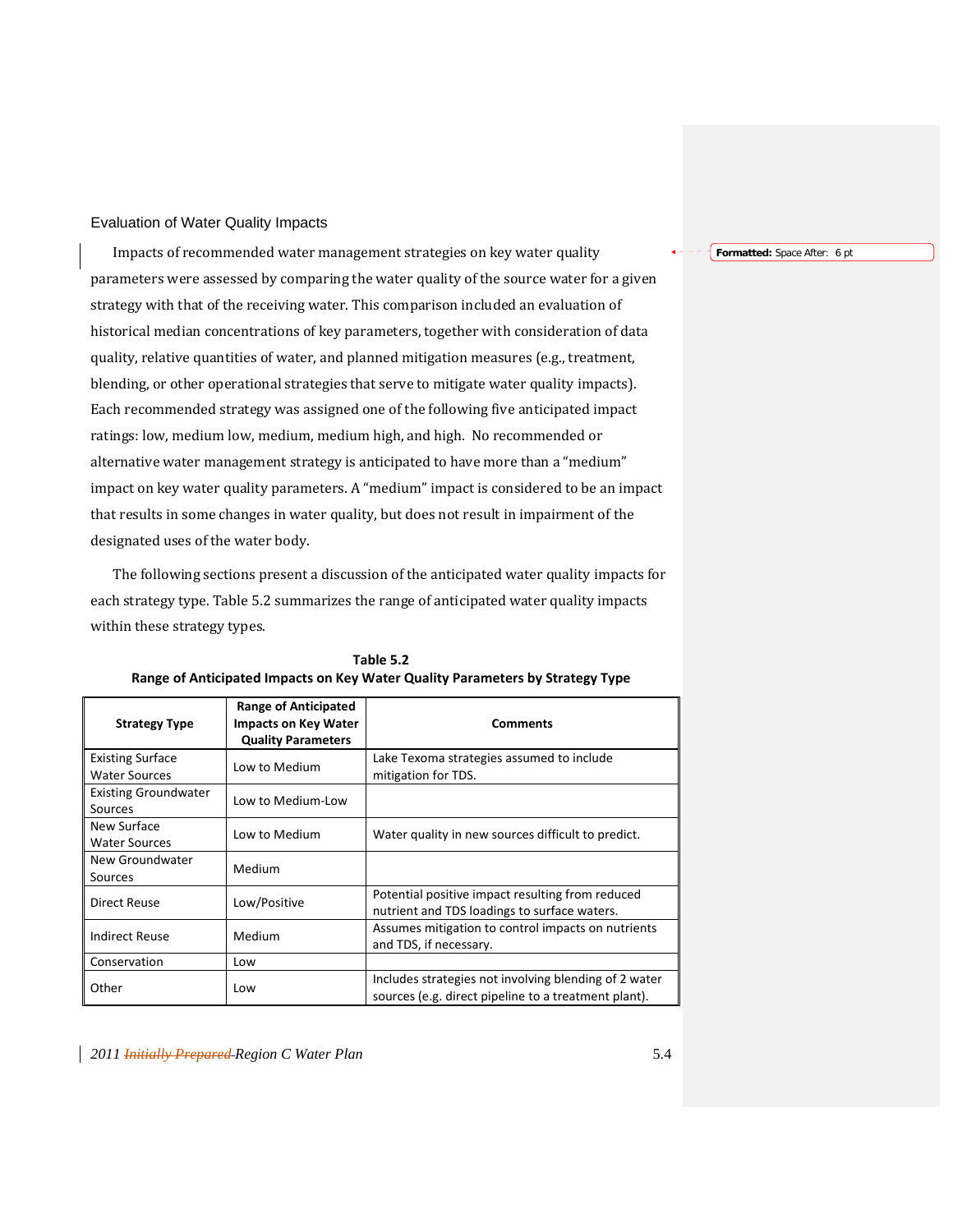### Existing Surface Water Sources

For strategies utilizing existing surface water sources, impacts on key water quality parameters vary depending on a number of factors, including the location of the source and the intended destination of the water transfer. For strategies that involve pumping existing surface water directly to a water treatment plant, no impact on water quality is anticipated (resulting in a rating of "low"). However, when water is pumped from one source to another, the impacts will depend on the existing water quality of the two sources, as well as the quantities to be transferred and any mitigation that may be applied.

Many of the recommended and alternative strategies call for increased use of water from East Texas reservoirs. In general, reservoirs in East Texas have higher concentrations of nutrients (i.e., nitrogen and phosphorus) than many of the Region C reservoirs. The ultimate impact of importing water with higher nutrient concentrations to Region C reservoirs is difficult to predict due to the complex kinetic relationships between nutrients and chlorophyll‐a. Strategies that involve importing water from East Texas reservoirs to Region C reservoirs may result in increases in ammonia, nitrate, total phosphorus, and/or chlorophyll‐a, but are not likely to lead to impacts that would impair the designated uses of the Region C water bodies. In general, the total dissolved solids (TDS) concentrations in East Texas reservoirs are lower than in Region C reservoirs. Therefore, in nearly all cases, transfer of East Texas water to Region C reservoirs will have a positive impact on TDS concentrations in the receiving water bodies. All of the recommended water management strategies involving importation of East Texas water to Region C reservoirs are anticipated to have a "low" or "medium‐low" impact on key water quality parameters.

In addition to strategies that include transfers from East Texas reservoirs to Region C reservoirs, several recommended and alternative strategies include intermediate transfers between reservoirs outside of Region C. These include transfers from Wright Patman Lake to Lake Fork Reservoir and Chapman Lake and from Toledo Bend Reservoir to Lake Fork Reservoir, Lake Tawakoni, and Chapman Lake. Although there are some minor variations in water quality among these reservoirs, these strategies are all anticipated to have no more than a "medium‐low" impact on the key water quality parameters.

# *2011 Initially Prepared Region C Water Plan* 5.5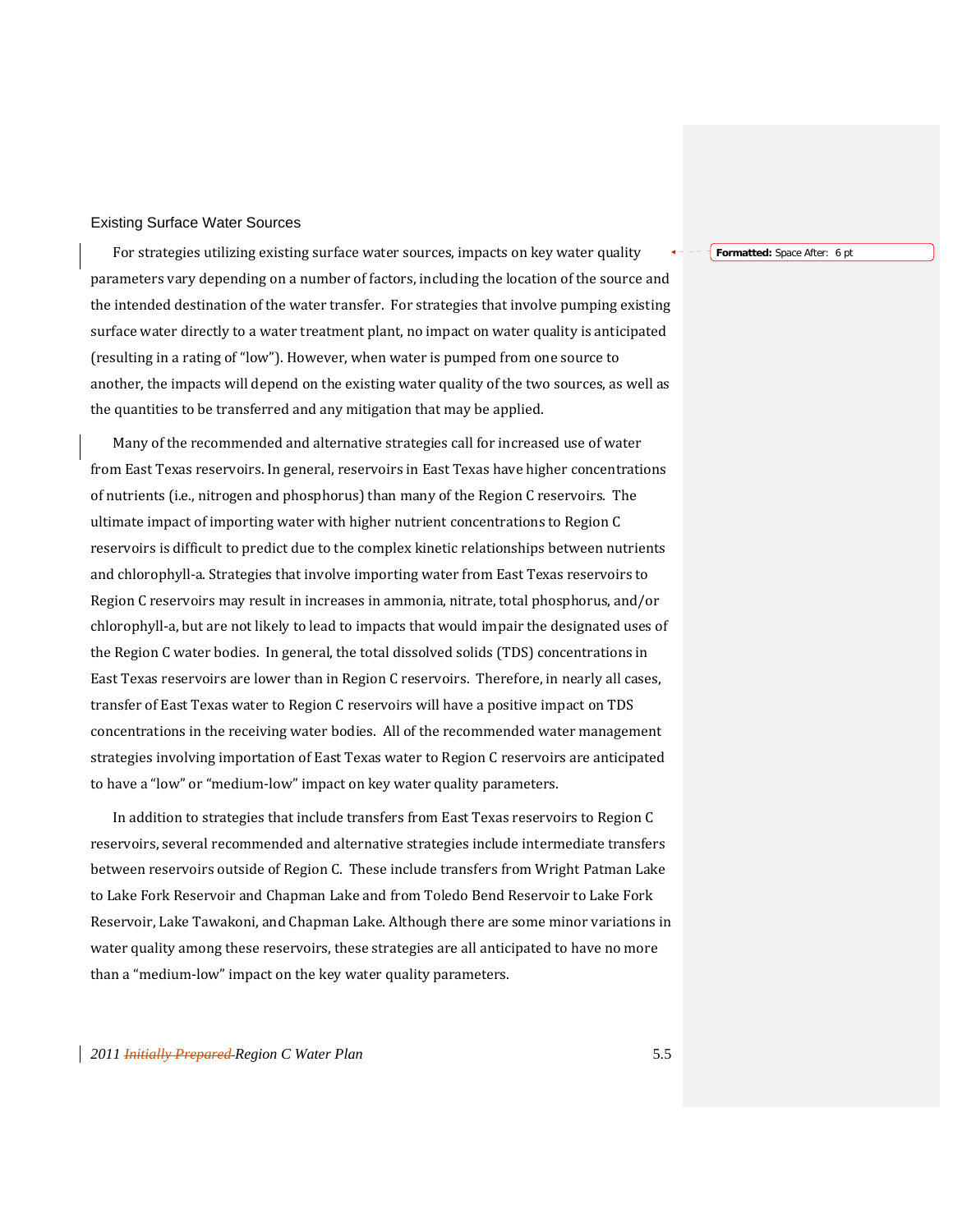Lake Texoma is included in the recommended and alternative strategies for multiple entities. Currently, typical TDS concentrations in Lake Texoma are in the 800‐1,200 milligram per liter (mg/L) range. Most Trinity River basin reservoirs in Region C have TDS standards (from the TSWQS) in the 400‐500 mg/L range. Therefore, to import a significant quantity of Lake Texoma water into a Trinity River Basin reservoir, mitigation will likely be needed in the form of desalination or blending with another lower TDS water (such as an East Texas source) to prevent significant increases in TDS concentrations in the receiving body and to prevent violation of the Texas Surface Water Quality Standard for TDS. To project the impact of strategies involving use of Lake Texoma water, it has been assumed that mitigation measures will be used to maintain TDS concentrations in the receiving water body at levels that do not violate the Texas Surface Water Quality Standard for TDS. In addition, for strategies that use desalination treatment as mitigation, disposal of the highly saline reject stream can result in increased TDS concentrations, depending on the method and location of disposal. Based on these issues, each of the recommended strategies involving importation of Lake Texoma water to another reservoir is anticipated to have no more than a "medium" impact on key water quality parameters.

### New Surface Water Sources

In general, the impact of the development of new surface water sources on key water quality parameters will be similar to that of existing reservoir sources. All of the proposed reservoir sites identified as potential Region C sources are located in the Red, Trinity, Sulphur, or Neches River Basins. As such, the impacts on key water quality parameters from these reservoirs are likely to be similar to the impacts of importing existing East Texas sources to the Trinity River Basin. (The proposed reservoir in the Red River Basin, Lower Bois d'Arc Creek Reservoir, is on a low‐TDS tributary of the Red River.) All strategies involving the importation of water from new reservoirs to Trinity River Basin reservoirs are anticipated to have no more than a "medium" impact on key water quality parameters. Water management strategies calling for the pumping of new surface water sources directly to a water treatment plant are anticipated to have a "low" impact on key water quality parameters.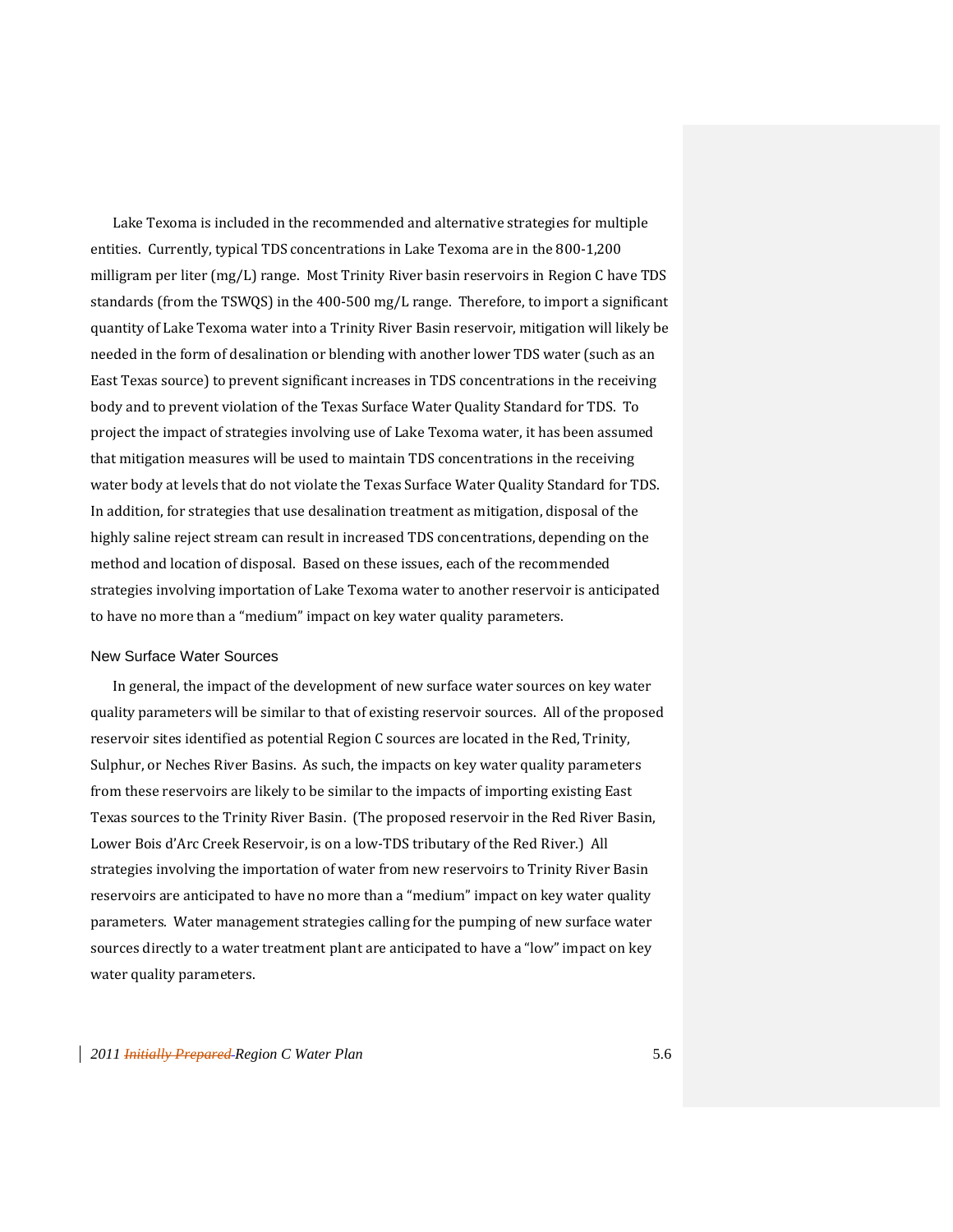One new surface water source alternative strategy involves the transfer of water between reservoirs that are both outside of Region C. An That is an alternative strategy for Dallas Water Utilities involving transfer of Lake Columbia water to Lake Palestine. This strategy -is anticipated to have no more than a "medium" impact on water quality parameters.

### Existing Groundwater Sources

Since all recommended strategies involving existing groundwater sources do not involve blending of groundwater within a supply reservoir, no significant impacts on key surface water quality parameters are expected. For those strategies involving the temporary overdrafting of an aquifer, groundwater TDS concentrations could increase in the presence of underlying brackish waters. However, no strategies call for long-term overdrafting of groundwater supplies and, therefore, this potential impact is anticipated to be temporary. Potential impacts on key water quality parameters resulting from alternative and recommended strategies in this category are anticipated to be "low" or "medium low".

#### New Groundwater Sources

There are no new major groundwater sources included in the recommended water management strategies for Region C. However, several alternative strategies propose obtaining water from groundwater sources that are new to the region, Roberts County groundwater and Brazos County groundwater. Potential receiving water bodies for groundwater from Roberts County include Ray Roberts Lake (Dallas Water Utilities), Lake Lavon (North Texas Municipal Water District), and Lake Bridgeport (Tarrant Regional Water District). Roberts County groundwater, which is drawn from the Ogallala aquifer, has a median TDS concentration that is only slightly higher than that in the potential receiving water bodies. However, the median nitrate concentration is high in comparison to baseline nitrate concentrations in each of the potential receiving water bodies. As a result of the high nitrate concentration in this groundwater source, this group of strategies is anticipated to have a "medium" impact on key water quality parameters.

**Formatted:** Space After: 6 pt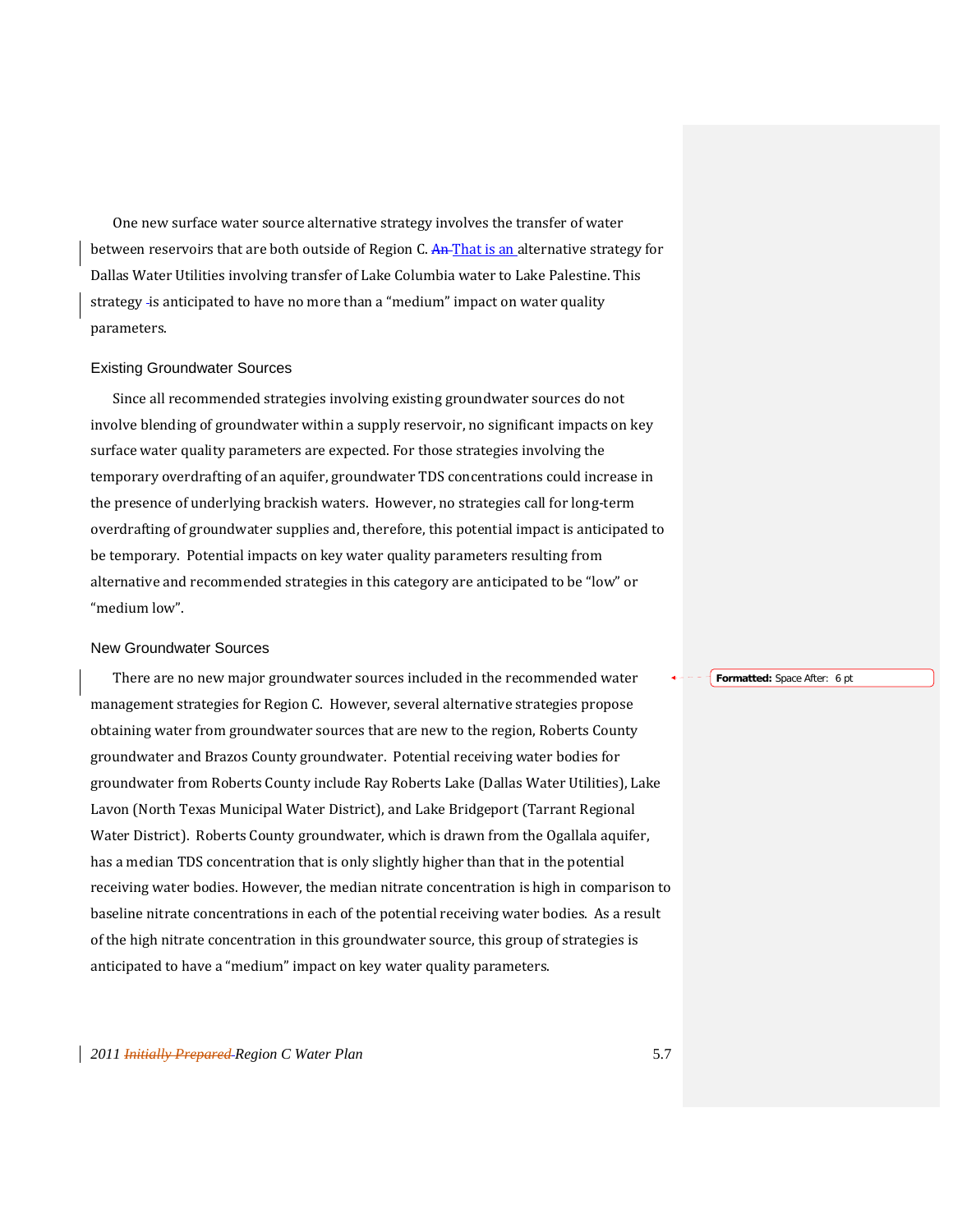Lake Lavon (North Texas Municipal Water District) is the potential receiving water body for Brazos County groundwater. Brazos County groundwater, drawn from the Carrizo‐Wilcox aquifer, has a median TDS concentration that is greater than that in Lake Lavon and greater than the stream standard for Lake Lavon. The TDS concentration in Brazos County groundwater relative to the stream standard may limit the use of this resource in Region C. As a result this strategy is anticipated to have a "medium" impact on key water quality parameters.

### Direct Reuse

By definition, direct reuse involves the transfer of treated wastewater effluent directly to a point of use and not into another water body. As such, the impact on key water quality parameters for all direct reuse strategies is anticipated to be "low." In some cases there may be a positive impact. By reducing the quantity of effluent discharged into a stream or reservoir segment, the nutrient and TDS loads to that segment will also be reduced, thereby potentially improving downstream water quality.

#### Indirect Reuse

Indirect reuse is a recommended strategy for multiple entities within Region C. This strategy involves the discharge of treated wastewater effluent into a body of water used for water supply. Treated wastewater can contain nutrient and TDS concentrations that are high in comparison to the receiving water. However, for most of the recommended strategies that include indirect reuse, some form of mitigation (e.g., advanced wastewater treatment, constructed wetlands, blending, etc.) is planned to address potential water quality impacts associated with nutrients and TDS. For the purposes of this evaluation, it is assumed that some form of mitigation for potential water quality impacts associated with the key parameters will be implemented, if necessary, such that the designated uses of the water body will not be impaired. For this reason, recommended indirect reuse strategies are anticipated to have no more than a "medium" impact on key water quality parameters.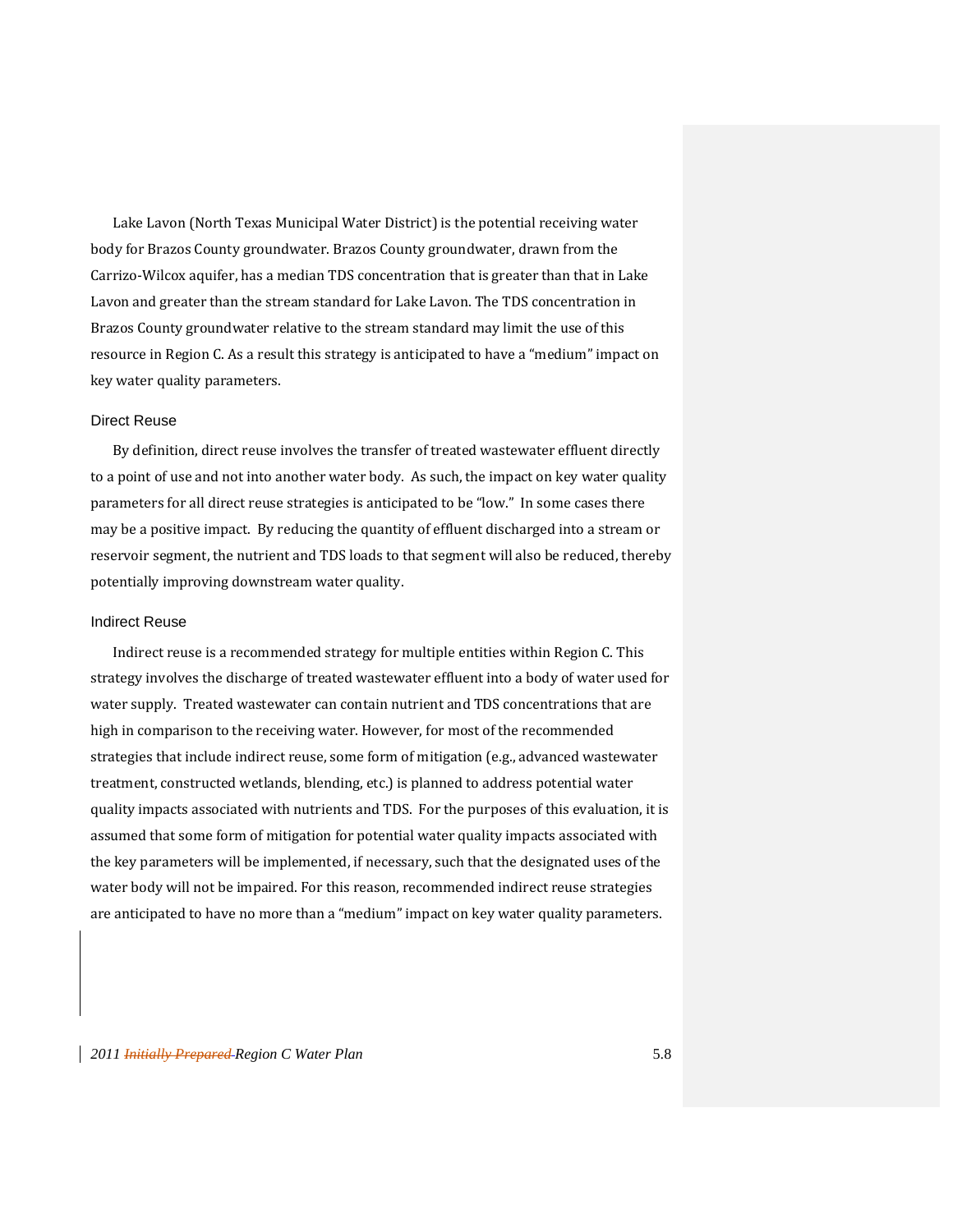# Conservation

Conservation is a recommended strategy for all municipal water user groups in Region C, including those without shortages. Water conservation is the development of water resources and practices to reduce the consumption or loss of water, increase the recycling and reuse of water, and improve the efficiency in the use of water. Water conservation plans are designed to implement practices to conserve water and quantitatively project water savings. The water conservation measures recommended in Region C are not expected to affect water quality adversely. The results should generally be beneficial because the demand on surface and groundwater resources will be decreased. Quantifying such positive impacts could be very difficult. Chapter 6 contains additional discussion of water conservation.

## *5.2 Impacts of Recommended Water Management Strategies on Moving Water from Rural and Agricultural Areas and Impacts to Third Parties*

This section discusses the potential impacts of the *2011 Region C Water Plan* on rural and agricultural activities and possible impacts to third party entities, and specifically focuses on the impacts associated with moving water from rural and agricultural areas. This section also discusses the considerations given during the development of the plan to protect rural and agricultural activities.

The *2011 Region C Water Plan* includes several strategies that move water from rural areas to urban centers. These strategies fall into two general categories:

- New connections to existing water sources: Toledo Bend Reservoir to TRWD and NTMWD, Wright Patman Lake to DWU, Lake Fork Reservoir to DWU, Lake Palestine to DWU, Texoma to NTMWD and GTUA, Oklahoma water to NTMWD, TRWD and UTRWD, etc.
- New reservoirs: Marvin Nichols, Ralph Hall, and Lower Bois d'Arc Creek.

Large groundwater projects also may move large quantities of water from rural to urban areas, but these are not recommended strategies. Both the Roberts County Project and the Carrizo‐Wilcox project in Brazos County, located outside of the Region C planning area, are identified as alternate strategies.

**Formatted:** Space After: 6 pt

**Formatted:** Space After: 12 pt, Tab stops: Not at 0.5" **Formatted:** Space After: 6 pt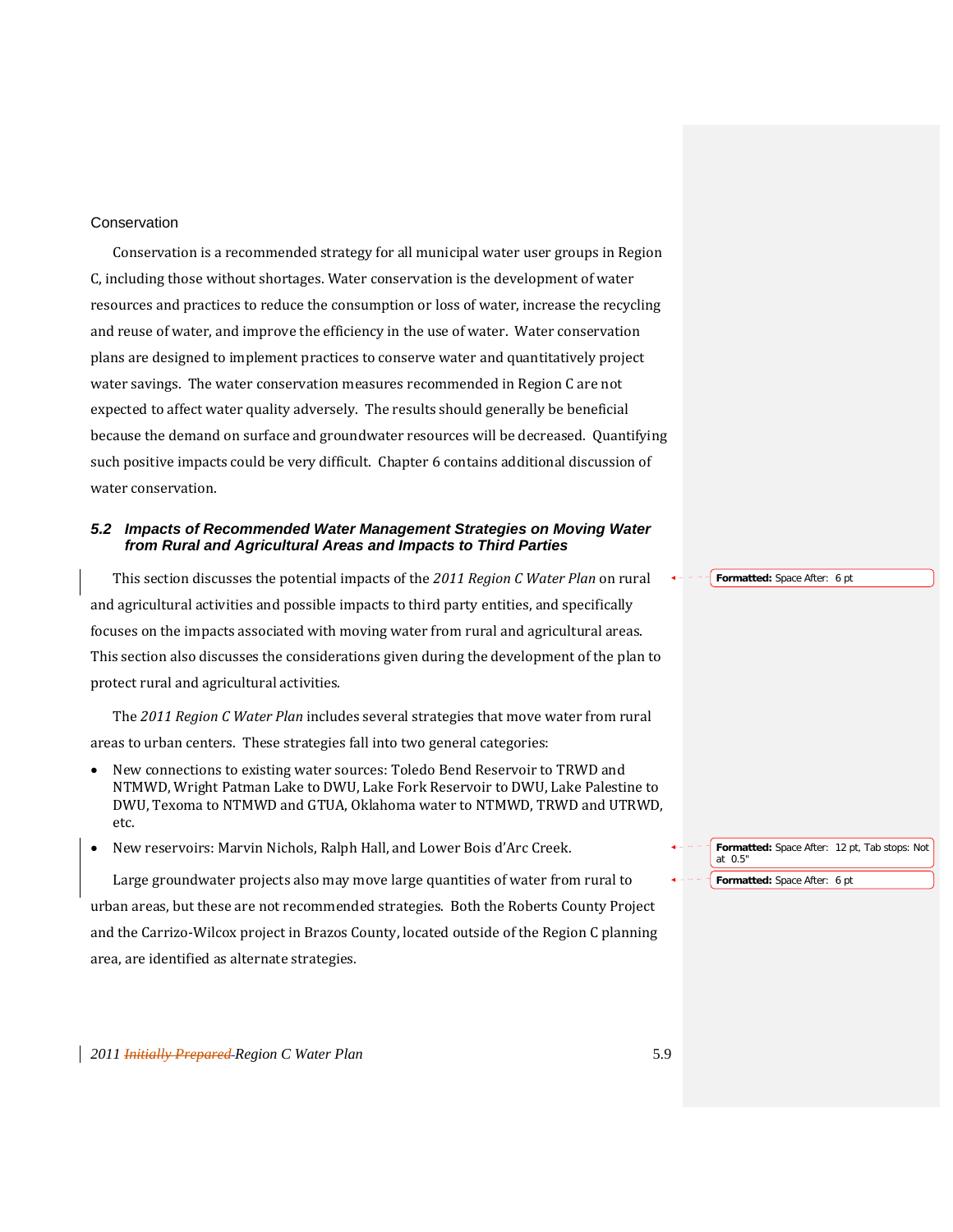The impacts from the recommended water management strategies will vary depending on the location of the project, current use of the water and the quantity of water that is being transferred. The types of impacts that may occur include:

- Transfer of water rights from agricultural use to other uses.
- Removal of agriculture through inundation from new reservoirs.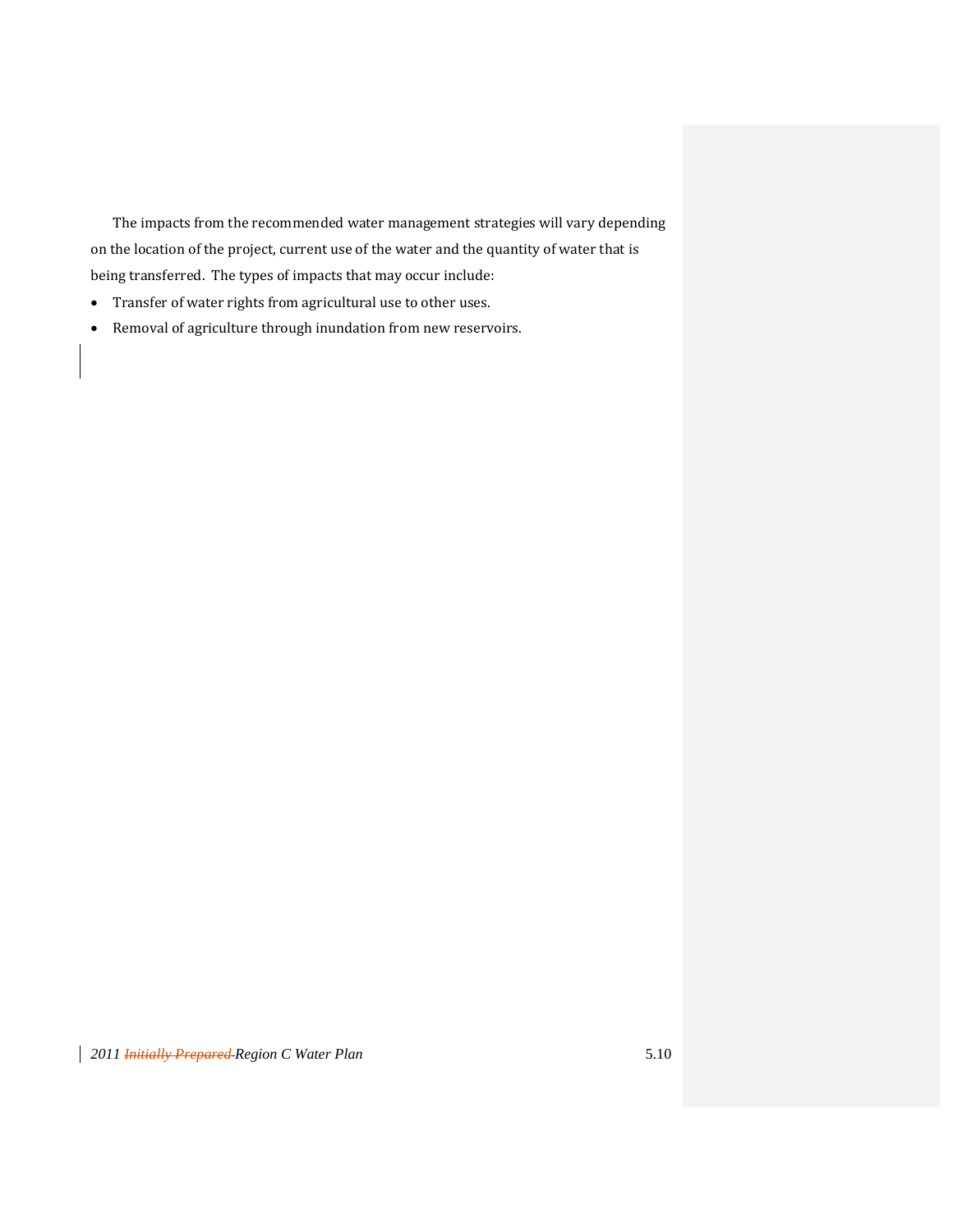- Changes in stream flow immediately downstream of a new reservoir.
- Increased water level fluctuations at existing lakes as more water is used.

The recommended water plan considered many different factors as strategies were developed and recommended for inclusion. One consideration is the development of a plan that minimizes the potential impacts to rural and agricultural areas through utilization of existing sources with a strong emphasis on conservation and reuse. Over 25 percent of the water available to Region C in 2060 under this plan is from conservation and reuse – over 35 percent of the new supplies to the region. The emphasis on conservation and reuse reduces the number of strategies and amount of water needed from other sources, including transfers of water from rural and agricultural areas.

Other protections for agricultural and rural uses were incorporated in the process of evaluating and allocating water supplies. Specifically, these include:

- Existing and proposed surface water supplies were evaluated under the prior appropriation doctrine that governs surface water rights and protects senior water rights. In the final *2011 Region C Water Plan*, there are no transfers of irrigation water rights to urban uses.
- The amount of available supplies from existing sources was limited to firm yield. Existing uses from these sources were protected through the allocation process and only the amount of water that is currently permitted (up to the firm yield) was considered for transfer to Region C. Three existing reservoirs (Texoma, Wright Patman and Toledo Bend) are currently seeking or are recommended to seek additional water rights. This additional water would not impact agricultural or rural activities.
- Supplies from new reservoirs considered instream flow releases in accordance with the planning guidelines set forth by the TWDB. These releases protect recreational and non‐consumptive water needs downstream of the proposed reservoir sites.

In Region C there is little irrigated agriculture, with irrigated cropland making up less than 2 percent of harvested cropland  $(3)$ . Most of the irrigation water demand is associated with golf course irrigation in and near urban areas, and much of this water need will be met through reuse. There are no recommended transfers of needed irrigation to other uses and all irrigation and livestock water needs are met through the recommended plan. The potential impacts to agricultural and rural areas are limited to the loss of land from inundation of new reservoirs. The total rural acreage that would be flooded under the *2011 Region C Water Plan* is 116,300 acres. Of this amount, many acres are bottomlands that

**Formatted:** Space After: 12 pt, Tab stops: Not at 0.75"

**Formatted:** Space After: 6 pt

**Formatted:** Space After: 6 pt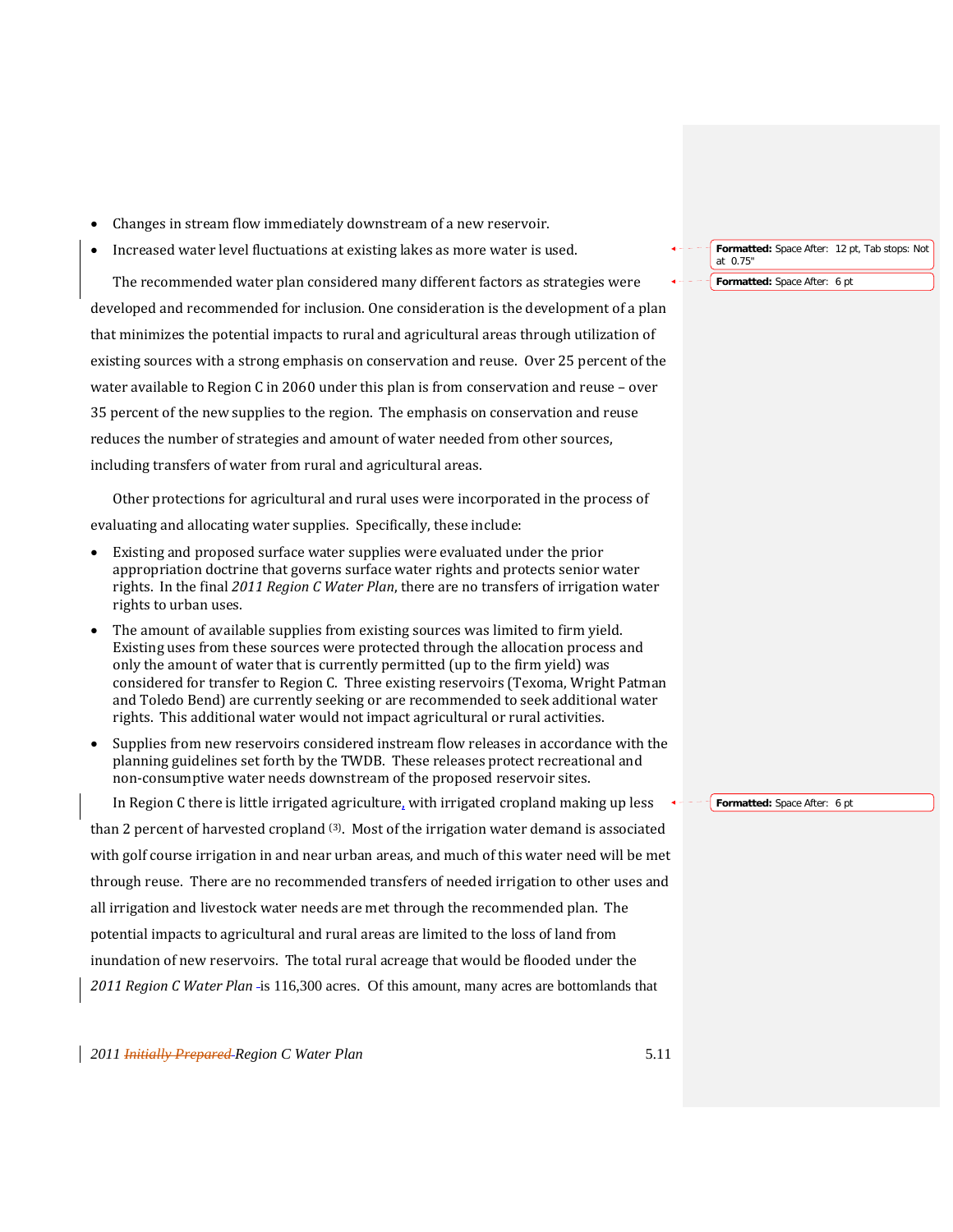are not currently used for agriculture. Impacts from new reservoirs will be mitigated as part of the permitting process. New reservoirs also can stimulate the rural economy through new recreational business and local improvements. The new reservoirs will provide a new water source for rural activities. Each of the proposed reservoir sites includes water set aside for local water supplies.

Possible third party impacts include loss of land and timber, impacts to existing recreational business on existing lakes due to lower lake levels, and impacts to recreational stream activities. Economic studies have been conducted for two of the reservoirs proposed for Region C, and in each case they indicate a significant net economic benefit to the region of origin  $(4, 5)$ .

The impacts to recreational activities and recreational businesses at existing lakes are expected to be low. While water levels at local and rural lakes may fluctuate more under the recommended plan, these water level changes are within the design constraints of the reservoirs. Four of the major water transmission strategies have water sources that are located in highly prolific rainfall areas. Significant changes in water levels at these sources would be limited to extreme drought.

Impacts to recreational stream activities are mitigated through the permitting process and requirements for instream flow releases. New reservoirs offer new recreational opportunities and recreational business growth that could spur the local economies of rural areas.

### *5.3 Invasive and Harmful Species*

The appearance of several invasive and/or harmful species (including zebra mussels, giant salvinia, and golden algae) poses a potential threat to water supplies throughout the state of Texas. Continued monitoring and management by water suppliers in Region C will be necessary in the coming decades. Invasive species will likely be an ongoing area of interest to Region C, as the appearance of additional invasive species in the future remains a possibility. The issue of invasive and harmful species should be considered as plans for interbasin transfers of water supplies are implemented. A more extensive discussion of these invasive species is found in Section 1.8 of this report.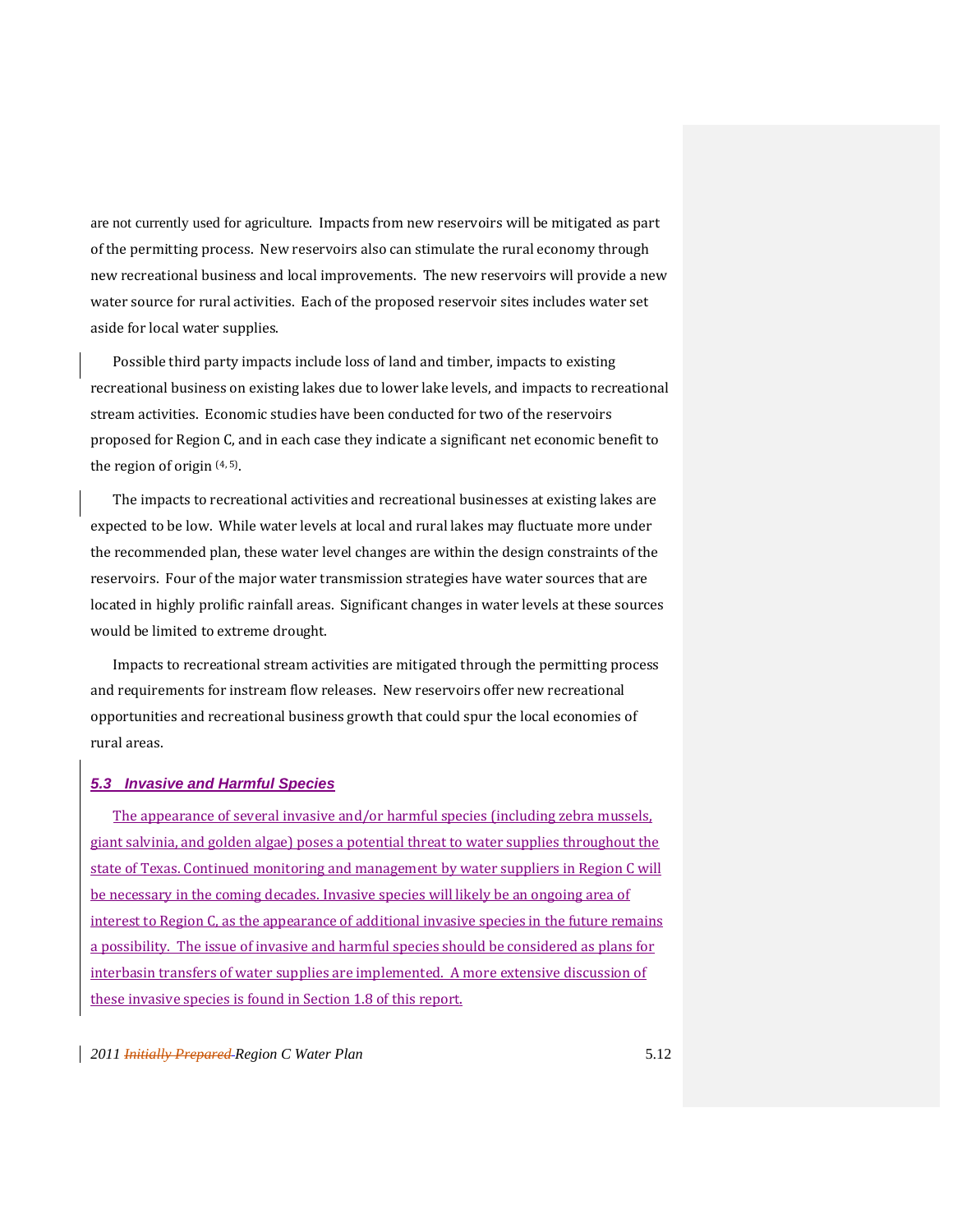# **CHAPTER 5 LIST OF REFERENCES**

- (1) Texas Administrative Code, Title 30, Chapter 307, [Online], Available URL: http://www.tceq.state.tx.us/assets/public/legal/rules/rules/pdflib/307%60.pdf, January 2010.
- (2) Freese and Nichols, Inc., Alan Plummer Associates, Inc., Chiang, Patel and Yerby, Inc., and Cooksey Communications, Inc: 2006 Region C Water Plan, prepared for the Region C Water Planning Group, Fort Worth, January 2006.
- (3) U.S. Department of Agriculture: 2007 Census of Agricultural, Volume 1, Chapter 2: Texas County Level Data, Table 1, [Online], Available URL: http://www.agcensus.usda.gov/Publications/2007/Full\_Report/index.asp, February 2010.
- (4) Weinstein, B. L. and T. L. Clower: *The Economic, Fiscal, and Developmental Impacts of the Proposed Marvin Nichols Reservoir Project*, prepared for the Sulphur River Basin Authority, Denton, March 2003.
- (5) Clower, T. L. and B. L. Weinstein: *The Economic, Fiscal, and Developmental Impacts of the Proposed Lower Bois d'Arc Reservoir Project*, prepared for the North Texas Municipal Water District, Denton, September 2004.